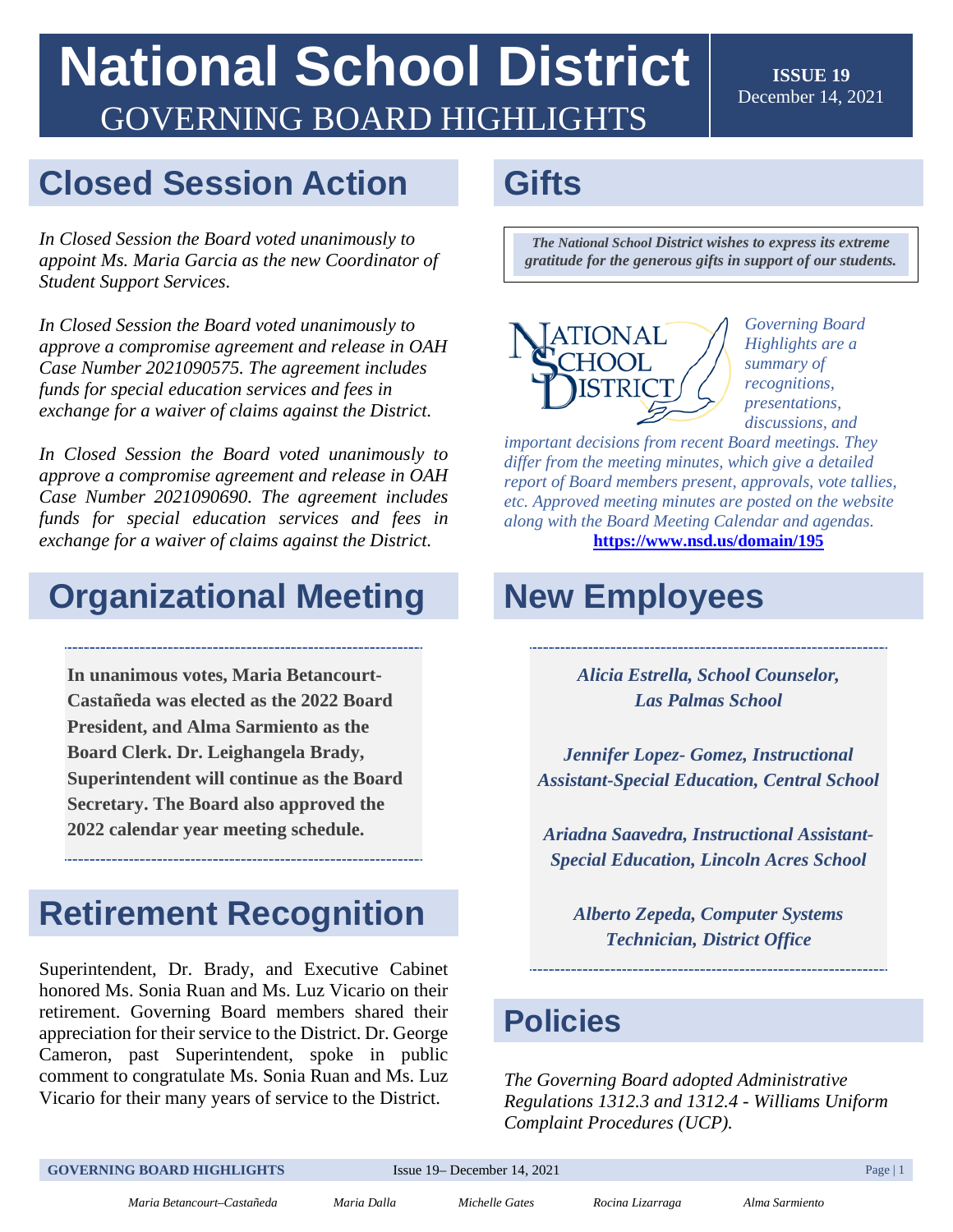# **National School District**  GOVERNING BOARD HIGHLIGHTS

**ISSUE 19**  December 14, 2021

*These administrative regulations ensure that National School District is in compliance with the California Department of Education 2021-2022 Williams Uniform Complaint Procedures and Policies.* 

**Next Governing Board Meeting January 19, 2021** 

## **Delegate Nominations**

*The Governing Board nominated the following candidates as representatives to the California School Boards Association (CSBA) Delegate Assembly from Region 17:* 

*Maria Betancourt-Castañeda* 

*Rocina Lizarraga* 

*Marco Amaral* 

*Marco Amaral Tamara Otero* 

### **Resolutions**

 *the Fiscal Year 2022- 2023. The Board adopted resolution #[21-22.14](https://21-22.14) to authorize a Continued Funding Application and authorize a contract for California State Preschool Program for* 

 *for the National School District. This contract will provide revenue up to \$1,964,927* 

*The Board adopted resolution #[21-22.15](https://21-22.15) recognizing and celebrating Juneteenth Day of Observance.* 

## **First Interim**

**Mr. Arik Avanesyans, Assistant Superintendent of Business Services, conducted a review of their Interim Reports in accordance with State adopted Criteria and Standards. Interim Financial Reports are required each fiscal year with effective dates of October 31 and January 31. The District meets the 3% minimum reserve required for economic uncertainties. Multiyear projections are positive for the budget year and two subsequent years.** 

## **Approved Items**

**In addition to routine items of business, the Governing Board approved/amended the following items:** 

 POLICY AND COMPACT FOR LINCOLN ACRES, JOHN OTIS, CENTRAL, AND IRA HARBISON SCHOOLS. 2021-2022 SCHOOL PLAN FOR STUDENT ACHIEVEMENT AND TITLE I SCHOOL LEVEL PARENT AND FAMILY ENGAGEMENT

 TRAINING FOR THE 2021-2022 SCHOOL YEAR (AMEND). #CT3125 WITH SAVE-A-HEART TO PROVIDE NATIONAL SCHOOL DISTRICT STAFF CPR/AED/FIRST AID ONLINE

 SPECIALIZED ACADEMIC INSTRUCTION SUPPORT AND SERVICES #CT3824 WITH PEDIATRIC THERAPY ASSOCIATES TO PROVIDE DURING THE 2021-2022 SCHOOL YEAR (AMEND).

 #CT3909 AGREEMENT FOR DISCLOSURE AND USE OF DATA SERVICES, NATIONAL SCHOOL DISTRICT, AND PRACTI-CAL, INC. FOR PURPOSES OF THE LOCAL EDUCATION AGENCY BETWEEN CALIFORNIA DEPARTMENT OF HEALTH CARE MEDI-CAL BILLING REIMBURSEMENT PROGRAM.

 PURCHASE OF A ONE YEAR EXTENDED WARRANTY FOR ASUS CHROMEBOOKS FROM CDW-G LLC.

#CT3911 WITH EDUPOINT TO PROVIDE PROFESSIONAL DEVELOPMENT TRAINING FOR THE 2021-2022 SCHOOL YEAR.

 MEMORANDUM OF UNDERSTANDING WITH THE NATIONAL SCHOOL DISTRICT FOR NEGOTIATED IMPACT AND EFFECTS INDEPENDENT STUDY DUE TO COVID-19 FOR THE 2021-2022 CITY ELEMENTARY TEACHERS ASSOCIATION AND NATIONAL RELATED TO COVID-19 SAFETY PROTOCOLS AND SCHOOL YEAR.